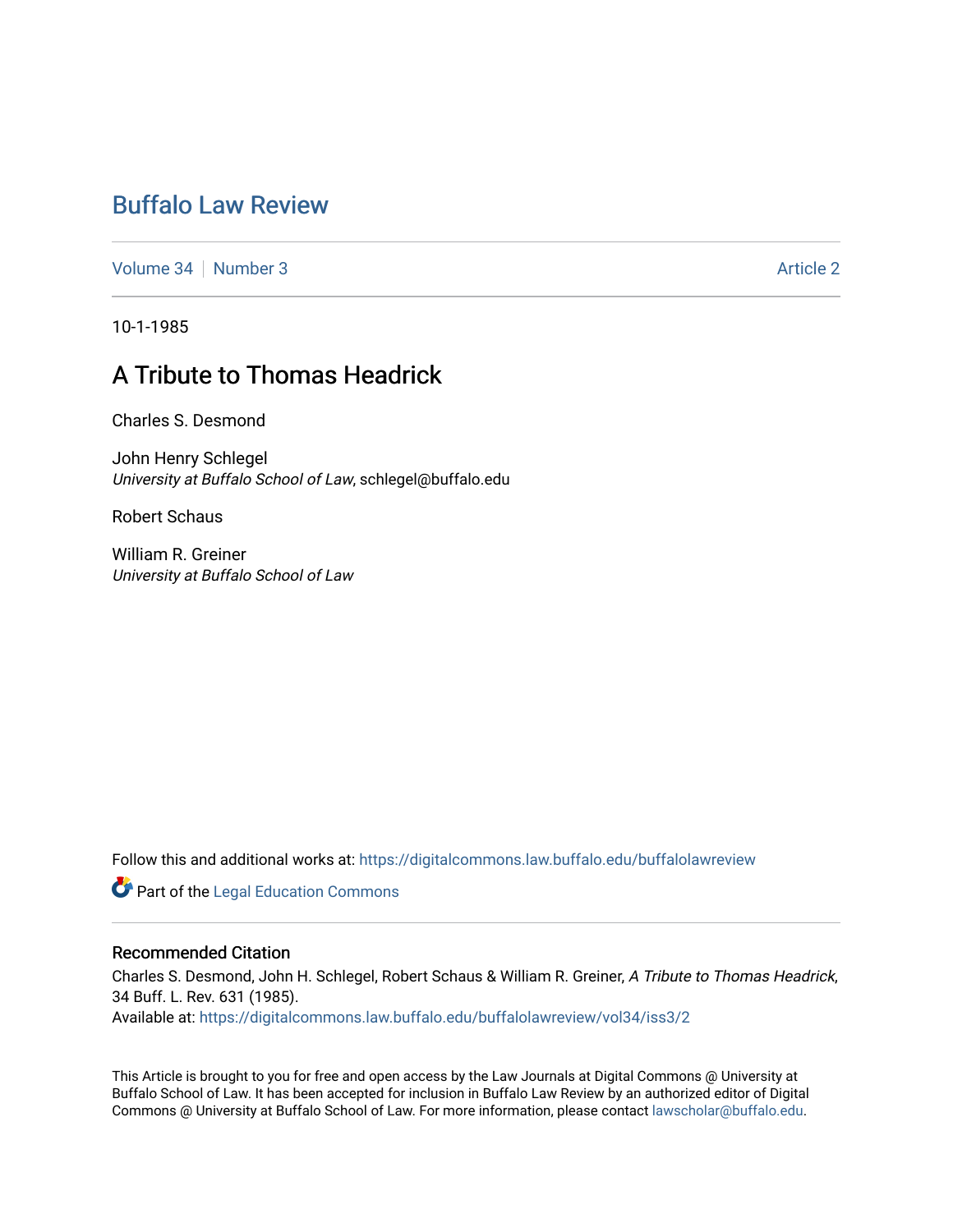

**THOMAS E. HEADRICK** Dean State University of New York at Buffald Faculty of Law and Jurisprudence **1976-1985**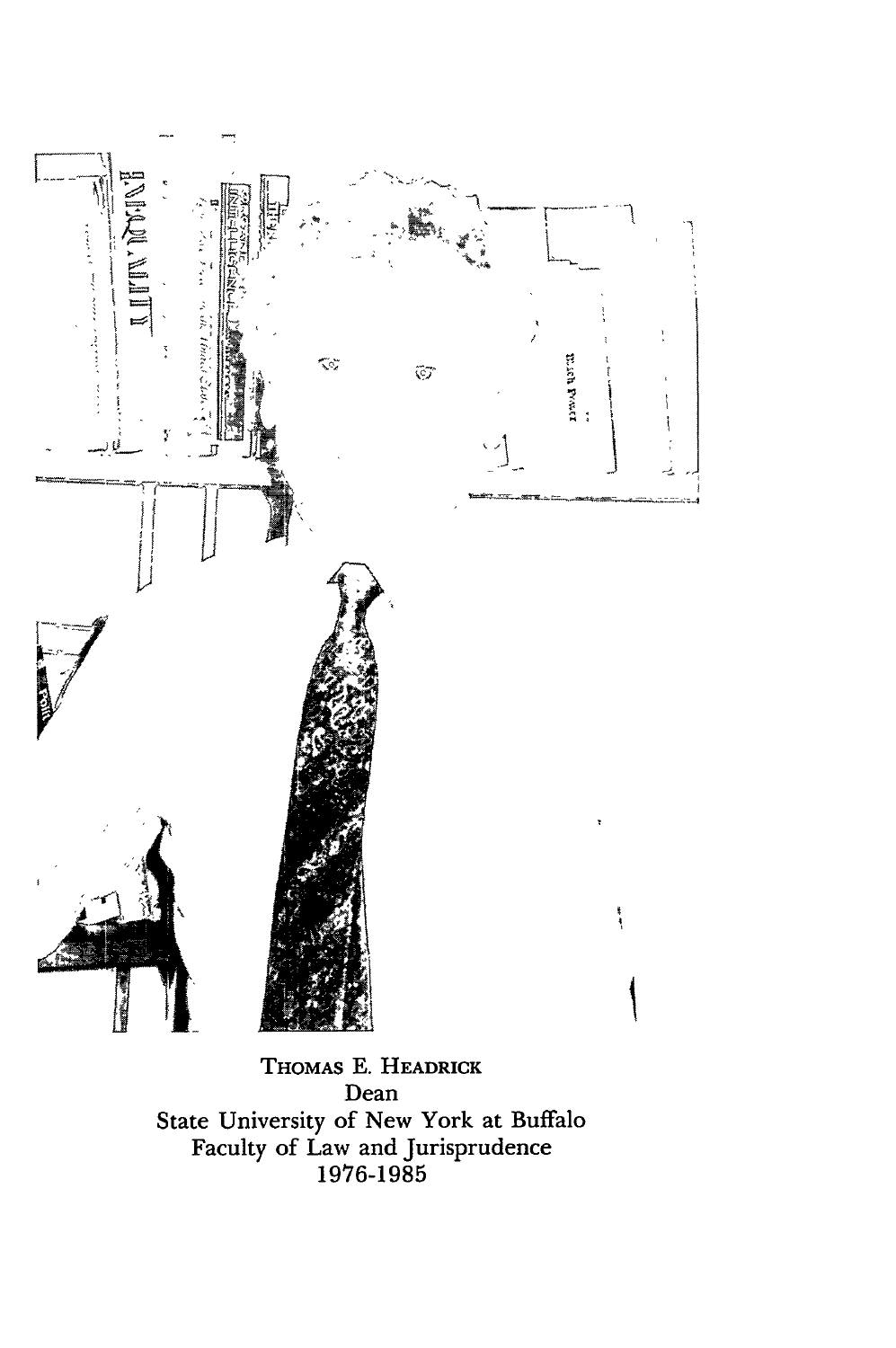# **BUFFALO LAW REVIEW**

Volume 34 Fall **1985** Number 3

## **A** Tribute to Thomas Headrick

W HEN Thomas E. Headrick first arrived in Buffalo, he represented everything the Law School aspired to be. He was a young, respected administrator, an academician cognizant of the practical, and a theoritician keenly aware that law consisted not solely of black letter rules and obscure Latin phrases. As the school's new dean, Thomas Headrick symbolized Buffalo's commitment to expand legal education beyond the artificial wall constructed around it over the past century. After the nine years of his deanship, the faith the university placed in Dean Headrick's promise did not go unrewarded. Capitalizing on a background ranging from the ancient intricacies of medieval property law to the modern techniques of sociology, Dean Headrick molded what was a respectable regional law school into a nationally recognized leader of innovative (and successful) legal teaching and learning.

Dean Headrick's announcement in August **1985** that he was stepping down to assume a full-time professorial position in the law school was met, understandably, with mixed emotions both from the faculty he guided and from the students who gained from his creative and personal tenure as the law school's top administrator. While Professor Headrick's leadership and innovative skills as dean will be sorely missed, both the faculty and the student body look forward to the fulfillment of a different kind of promise from Thomas Headrick as a full-time educator.

-THE **EDITORS**

I.

In writing a brief tribute to Dean Thomas Headrick, I was required, of course, to consider his job as well as the man.

Philosopher-writer-teacher Santyana, .basking in reminis-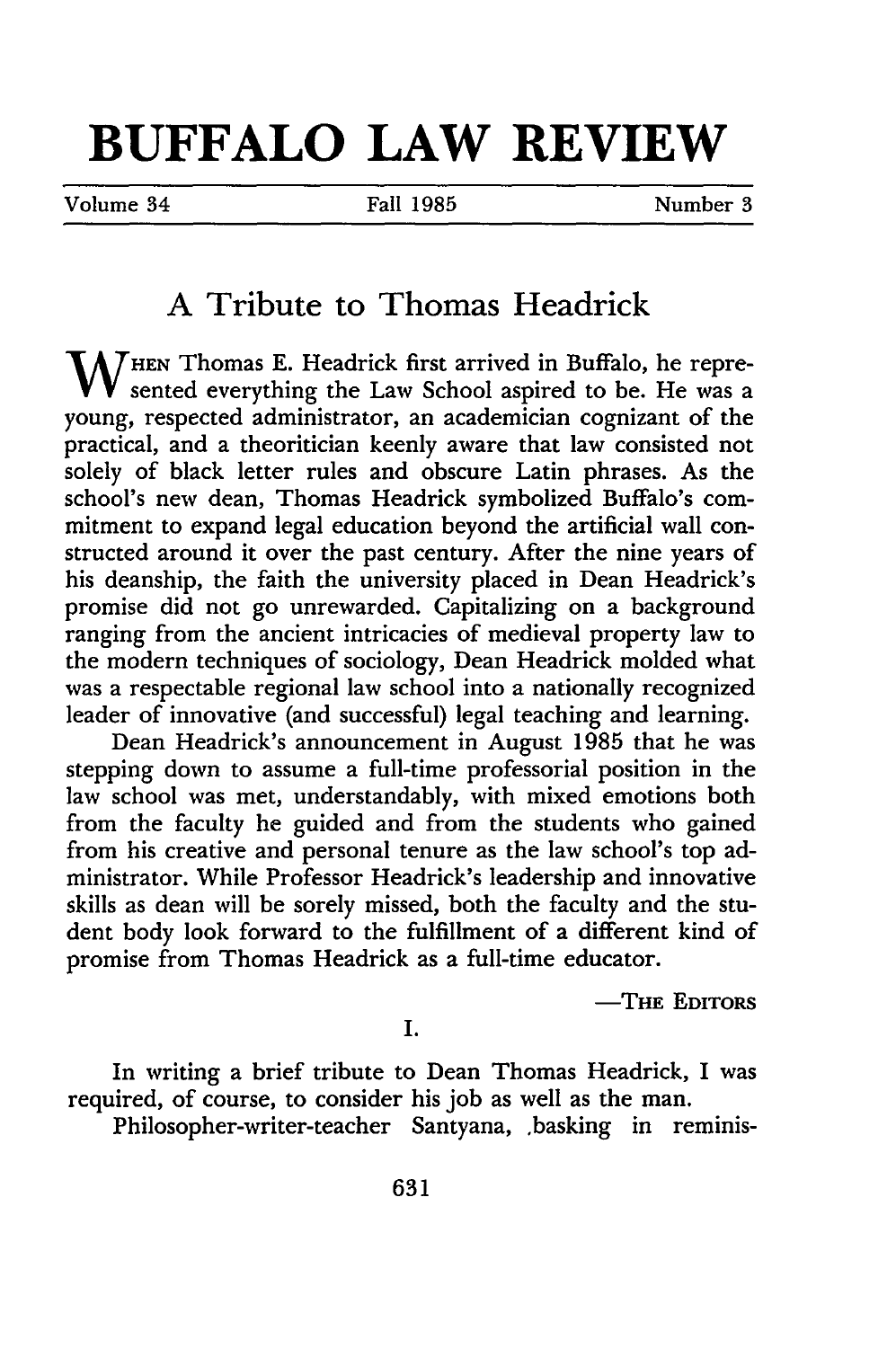cences of the universities of yore, wrote that "the function of dons is to expound a few classic documents, and to hand down as large and pleasant a store as possible of academic maxims and anecdotes." Theoretically, I suppose, the job of a "dean" is something like that of a "don," but Santyana's romantic definition bears little resemblance to the dean's job at the modern, purposeful, busy twentieth-century college of law at the State University of New York at Buffalo. So I must balance Dean Headrick himself against his job's essentials.

What does a modern law dean have to be and do? First of all, I think, he must be an accepted legal scholar. But he must also be a practical man of his time and trade, a prompt solver of his school's every day problems, finding solutions but not demanding perfection. Listening and caring, he must be sensitive to the easily bruised feelings of presidents, faculty, students and alumni.

He must know how and when to delegate to the people he chooses-and then to trust those people, respect them and maintain their freedoms. Trusting and frank with others, he must earn their confidence so as to form a group that gets the job done. He must be a man of judgment, thoughtful with answers and conclusions, always willing to listen. He must be modest and without pretense.

All this sounds like a unfillable prescription, but those who have worked with Tom Headrick know that he earned high marks in all these categories. He was an excellent dean, and so those who came to know him thank him and wish him well.

-CHARLES S. **DESMOND**

II.

I suppose that Tom knows that several years ago a few of us took to calling him "the Boy Dean." Though he was older when taking the job than was Robert M. Hutchins, the real boy dear from Yale, the name was meant less as a reflection of Tom's age than as a matter of attitude. There is something wonderfully, disarmingly boyish to Tom. That something is at the root of his success as dean. Boys play at roles-very seriously, but still play. And so, too, Tom. When the time came to act like a dean he could and would do so to great effect. But in the middle of one of the best of his acts, one could see a smile, the smile of another boy named Tom painting a fence, proud of his job and yet not wholly serious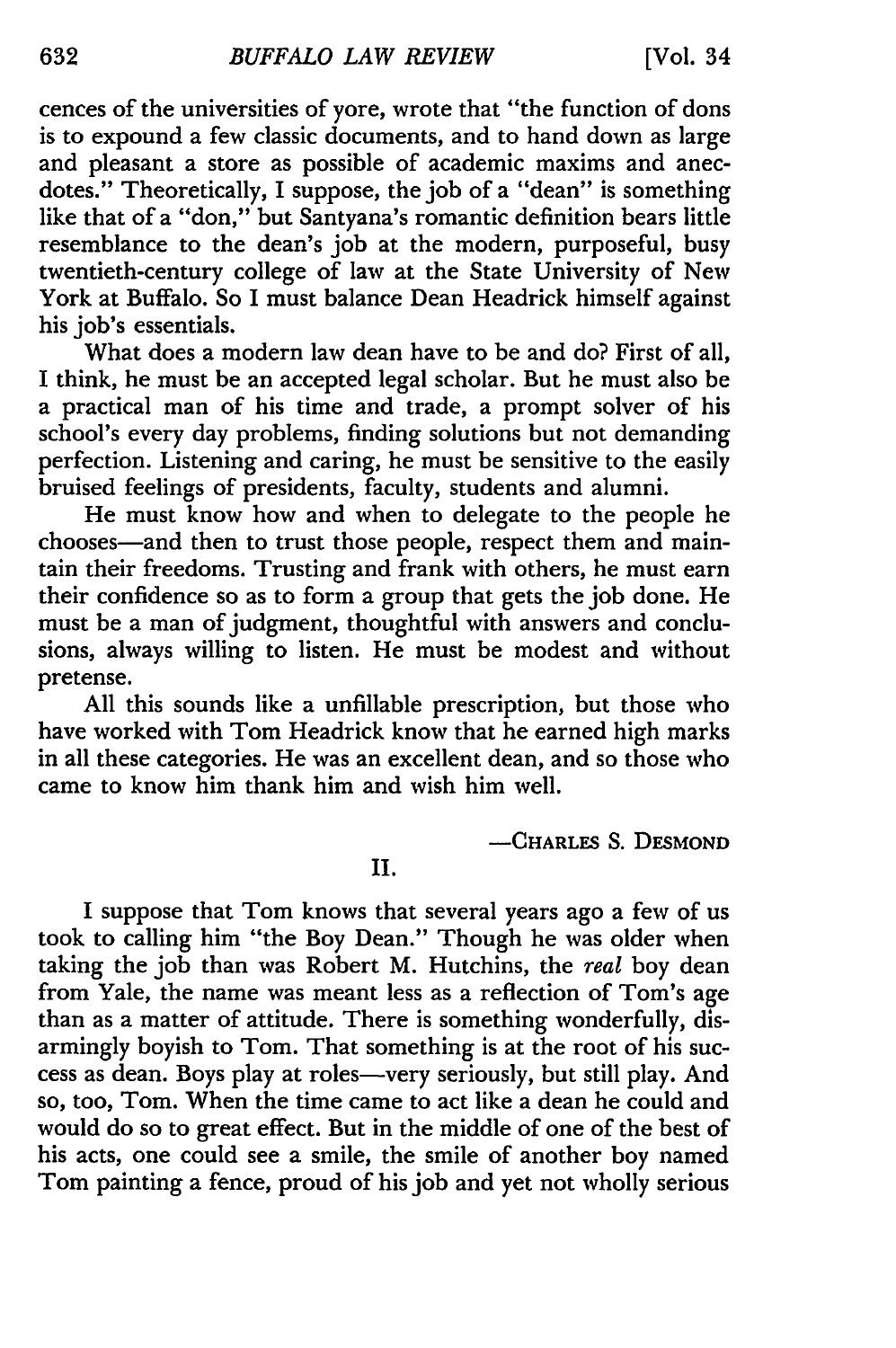about it.

Such was the key to Tom's style. After many a tough meeting we laughed together in his office at the foibles of students, faculty or administration, for he often said, "If you can't look back and find something funny in it, the job will kill you." And he meant it. I know. Soon after I had become associate dean, he made sure that I read *Microsmographica Academia* and thus understood truly absurd aspects of academic politics. Similarly, he occasionally gave me crossed-eyed looks for taking someone or something just a bit too seriously. He knew well that in administration you must take the problems of the day seriously, but not all that seriously; you can't care so much about the job that you wouldn't just as soon leave and try something else if the work is no longer fun or you're no longer wanted. Paint the fence, but remember, it's only a fence, not the Sistine Chapel.

That boyish leadership was exactly what Buffalo needed when Tom came here. We had spent many (too many) years worrying about each turn of the academic worm. Slowly he changed all that. From the first, he practiced a special kind of openness: the willingness, indeed eagerness, of a boy to confront quite directly the new and different in the world. That openness was infectious and led to our growth as a diverse faculty committed to the norms of forthrightness in our dealings with each other and of willingness to push legal education in quite interesting, if not always known, directions. Only later did we also see the playfulness of Tom; the ability of a boy simply to enjoy the doing of serious, important things because they are fun to do. That wonderful trait to him we have learned less well, though not for lack of example. Most obvious is the joy with which he could do battle with the university's bureaucracies, not to mention the law school's, in the name of such disparate items as better salaries for junior faculty, a sensible tenure standard, and the general education of undergraduates. But equally noteworthy is his teaching, where Tom has quite seriously undertaken three major course revision projects simply because he suspected that the new course would be more instructive and more fun for students to learn from. Paint the fence because it's hard and fun.

Taking his own advice, Tom has decided to hand over the paint brush to someone else, though he has left for others the job of convincing someone else to pick up the job. The work was be-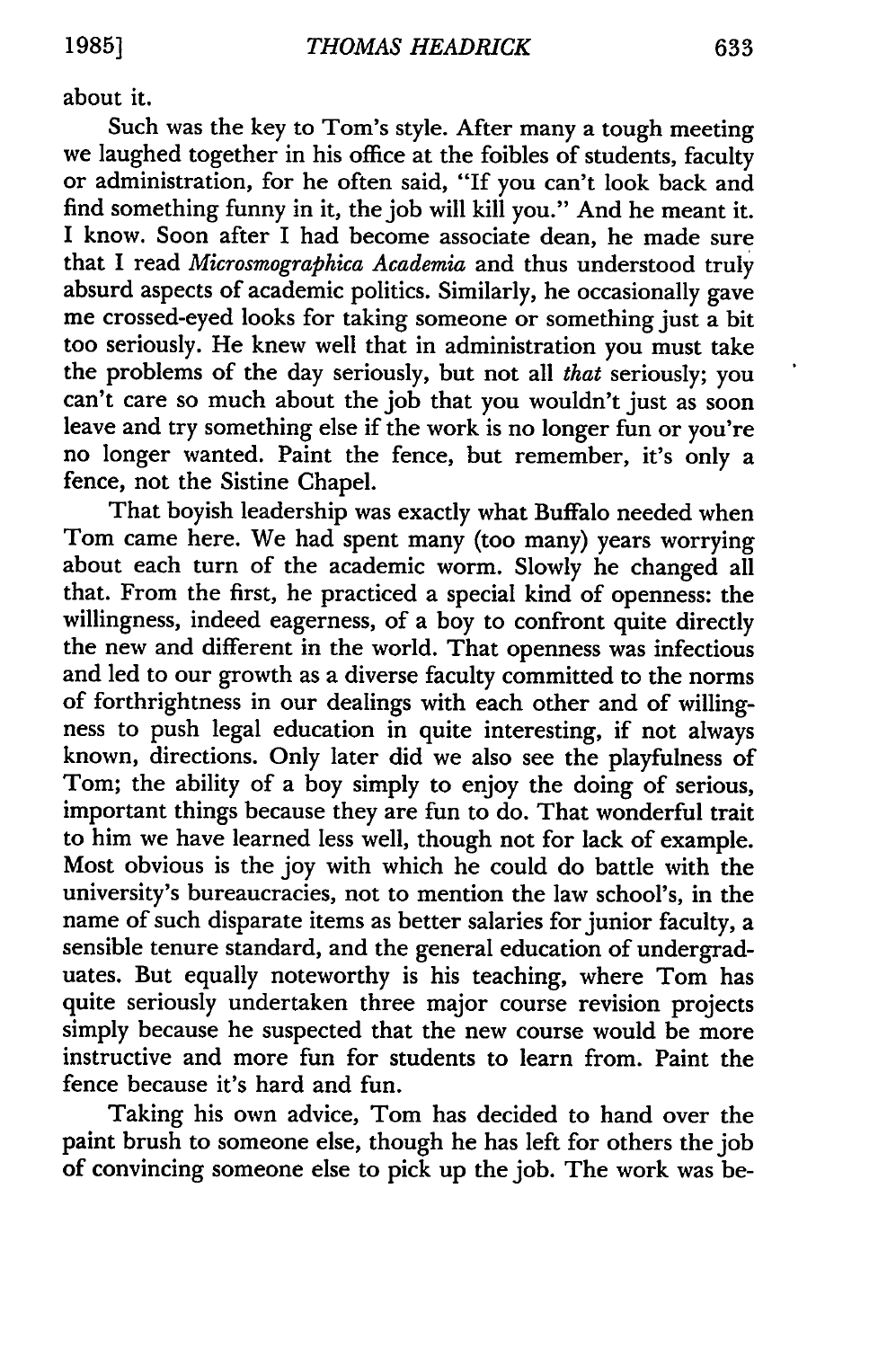coming more of a chore, less of an act. We all, faculty, students and alumni, are poorer for that choice, but no one has been heard to complain. Oh, many sighs of sadness and a few grumbles, yes, but no complaints, for all recognize that nine years is a long time to be dean of any law school. Tom's work in that job was nothing less than outstanding, for good academic administrators need to be adults who have not lost the capacity to be children. Tom had just the right measure of adult objectives and boyish ways, and we have been lucky to have him as our dean. That statement, like much the rest of what I have said a bit too directly, I suppose, will be embarrassing to him. But that capacity for embarrassment when the act is discovered and called attention to is also a part of the boyish charm of Tom Headrick. Paint the fence, but not for the audience, for the fun.

**-JOHN** HENRY **SCHLEGEL**

### III.

I have written these recollections from the perspective of an alumnus in the Law Alumni Association.

In the summer of 1975, the Board of Directors was told that Dean Richard D. Schwartz was resigning. The university appointed a search committee, on which served M. Robert Koren (president of the Law Alumni Association in 1969) and alumnus the Honorable John T. Curtin.

By the Spring of 1976, President Ketter had made his choice, and Law Alumni President Robert P. Fine declared at the next meeting of the board of directors that the association "should lead the way" in introducing the new dean to the local bench and bar. He appointed director Robert B. Conklin to head the welcoming committee. Conklin was assisted on his committee by directors George M. Gibson, Elaine E. Salvo and John H. Stenger.

The Conklin Committee's first act was to recommend that the Erie County Bar Association be invited to participate in the event, an invitation that was cordially accepted. Plans went forward under co-sponsorship for a luncheon to be held on Friday, December **10,** 1976 at the Statler Hilton Hotel.

The luncheon was well attended. After a brief introduction by Fine, the new dean, Thomas E. Headrick, got up and spoke. Afterwards, President Fine termed it a "tremendous success," and the board passed a resolution complimenting Conklin and his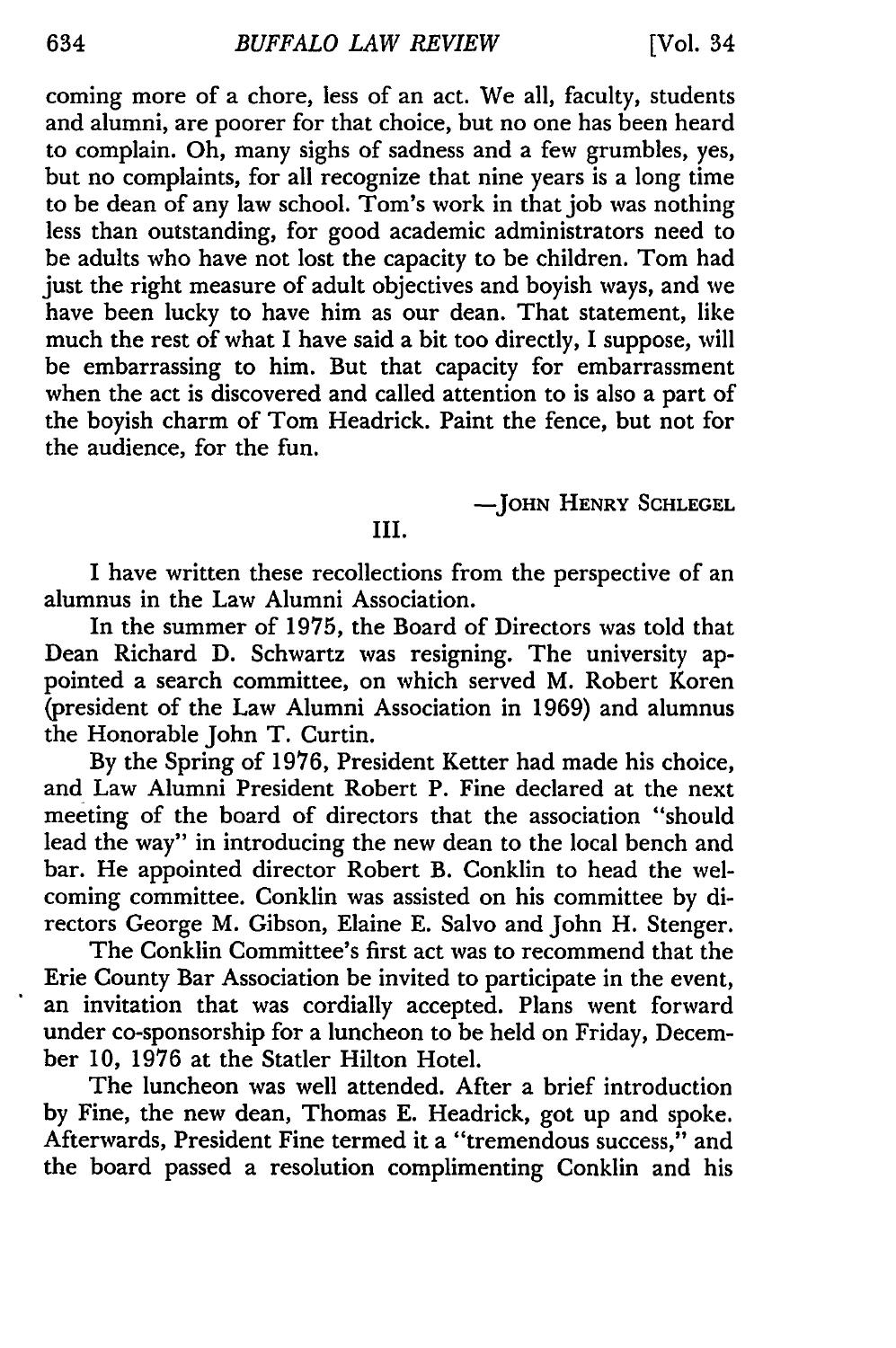committee.

From the day of the luncheon, following Tom's remarks, a love affair blossomed (I am a romantic) between the board and the dean's office that lasted for nine long, happy years.

The next monthly meeting of the board of directors was on December 16, 1976, also at the Statler Hilton. The new dean made a point to be there. The minutes note "he reported on activities at the school."

Thumbing through the pages, Tom's presence at the monthly meetings of the directors, and the annual meetings of the membership, over the next nine years earn him a gold star for attendance. The board began to look forward to his reports "on activities at the law school," to his suggestions, and (most importantly in my opinion), his cheerful, friendly and positive presence.

A lot was accomplished in those next nine years.

The first problem he shared with the board was the exodus of eleven faculty members. Willing to admit that it might be due to "the new broom," Tom also pointed out that faculty salaries at the school were below the national average. Working with the faculty appointments committee chaired by former dean Jacob D. Hyman and with the university administration, he succeeded in recruiting new faculty members and in correcting the salary disparity.

The Honorable William J. Regan succeeded Fine as president. In addition to the usual schedule of alumni sponsored events (career day, annual dinner, NYC luncheon, etc.) and financial support (law review, moot court board, trial technique program, library, etc.), Judge Regan pushed the importance of student jobplacement. One of his directors, Alan S. Carrel, on the recommendation of the judge and the concurrence of the dean, was offered the post vacated by Assistant Dean Jay Carlisle. Under Carrel, placement prospered. Carrel also took over the phonathon, and the annual fund, and contributions mushroomed from \$7,200 in 1977 to over \$100,000 in 1984.

One problem that keeps coming back to the board like a bad penny was the student grading system. Most alumni were raised on either a numerical or alphabetical system, and it's not easy to teach new tricks to old dogs. Because each new board invariably includes one or two local attorneys who are active in the hiring practices of their firm, the problem keeps resurfacing. At our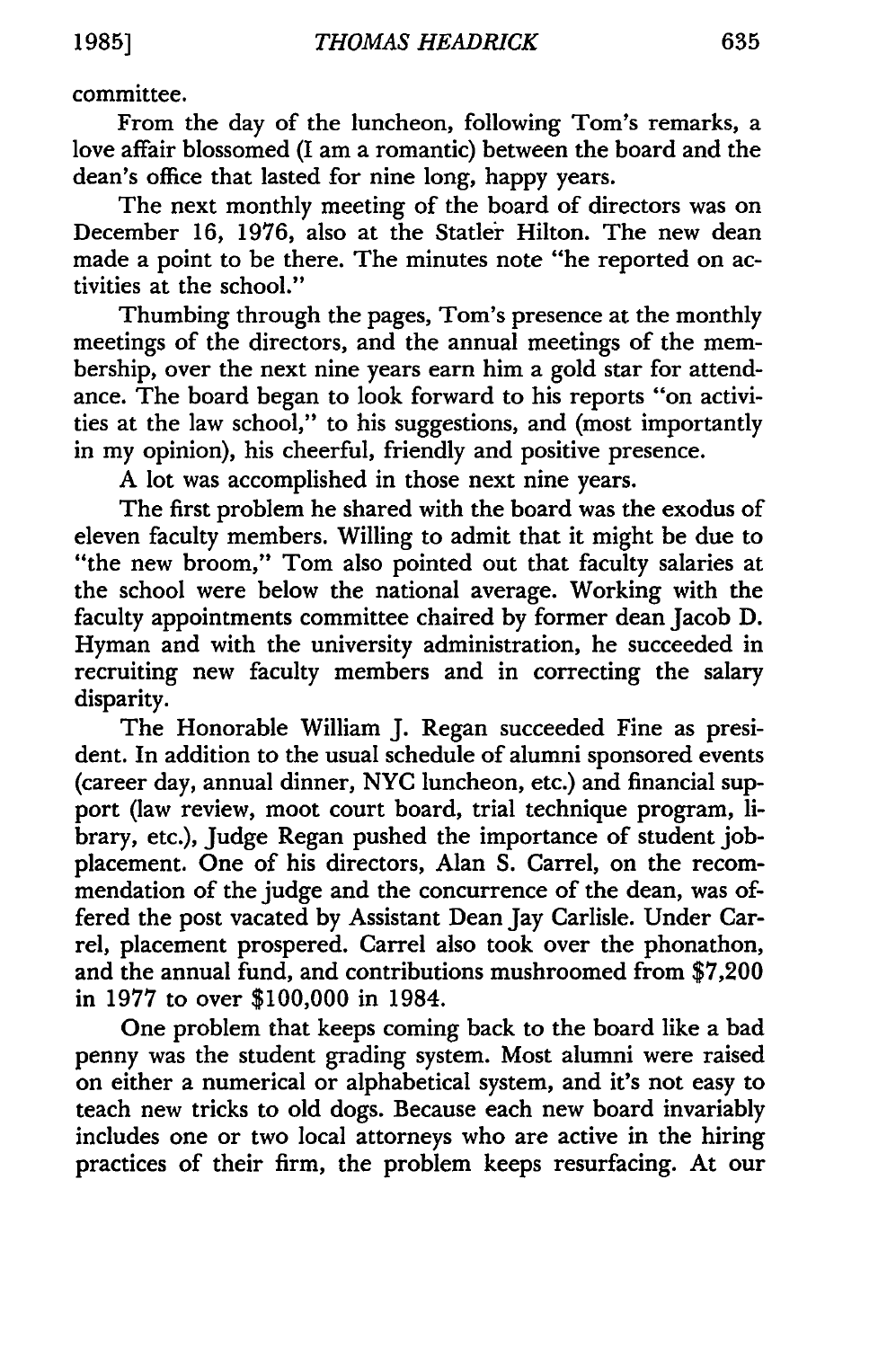monthly meetings, Tom becomes the whipping boy for their confusion with the "H's" and "Q's" and "D's". Tom smiles and, by way of explanation rather than defense, defuses their frustration. Secretly, I suspect Tom would prefer some other system.

With Tom's blessing, a new program was inaugurated under Judge Regan. Thomas F. McGowan, a director, suggested that a way should be devised for students to pair up with practicing lawyers, for the learning benefit as well as for career direction. Carrel took up on it, and thus was born the "one-on-one" program.

Tom always encouraged closer ties between the alumni and the faculty. At Tom's suggestion, one of the first acts of Everett M. Barlow (who succeeded Judge Reagan as president) was to sponsor a resolution to honor the memory of Professor Adolph Homburger, recently deceased. This was accomplished through the Homburger Alumni Scholrship awarded each year to a senior student.

Anthony Renaldo assumed the presidency after Barlow. Renaldo for many years co-ordinated the alumni luncheons held each January in New York City in conjunction with the state bar meeting. During his year as president, Renaldo stressed the importance of an alumni magazine. Planted by Renaldo, this seed grew slowly but surely year by year until 1984, when it was declared to be a matter of first priority by Courtland R. LaVellee, who headed the Alumni Participation Committee. Thus, after a long period of gestation and many birth pains there finally was born the *Forum* in September, 1985.

James B. Denman succeeded Renaldo. As I recall, a special synergy marked his relationship with the dean. Denman possessed the talent of doing the ordinary with a little extra flair. Previous to becoming president, Denman had been chairman of the first "alumni day" which was held at the school on May 21, 1976, and grew so popular that it became an annual event now known as the "convocation."

During Denman's presidency a spirited appeal was made **by** Tom to the board "to head off at the pass" an attempt **by** the City University of New York to start up a new law school in Queens County supported **by** state funds. Some law deans downstate shared Tom's view: that the demand didn't exist and the existing schools were more than adequate to satisfy what demand there was. Also, since the new school would be supported **by** public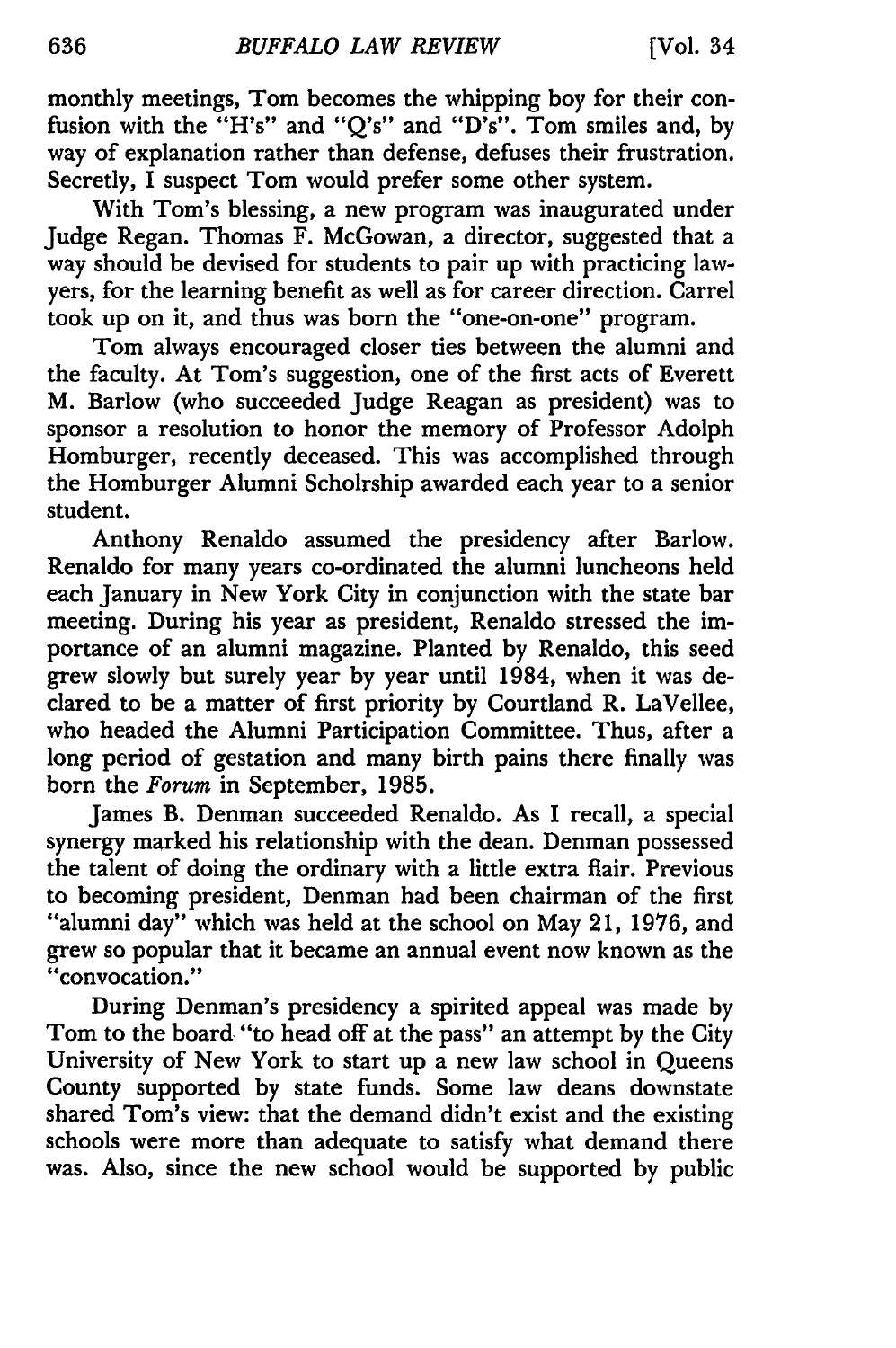funds, our school might have a competitor at budget time. The board quickly climbed on the bandwagon, and lines of communication were opened with alumni across the state who were active in politics. Alas, as is usually the case, downstate New York wielded more political clout, and the cause was lost. C.U.N.Y. Law School is now up and running.

The board was never a rubber stamp for the dean's office, or vice-versa. In the early part of 1980, Professor David R. Kochery died. He had taught New York Civil Practice. Tom announced at the board meeting of April 17, 1980 that "New York Civil Practice would have to be integrated with other procedure courses having a wider scope." Translated, it meant New York Practice was out! The reaction from the board was thunderous. Dean Carlos Alden must have rolled over in his grave. Some directors felt we would become the laughing stock of the legal community if the school, supported by the taxpayers of New York, did not teach New York Civil Practice. The board set their teeth, and wouldn't let go. By the time fall came around, Tom announced he was putting together a syllabus for teaching New York Practice to senior students using local members of the trial bar, much like the successful trial technique program.

This confrontation (for that's what it was) is an example of the differences of viewpoint which surface from time to time between faculty and alumni. Alumni are composed of practicing attorneys and sitting judges who are daily exposed to the grinding wheel of law, so they favor an education that is down to earth and practical. Faculty, whether from boredom from teaching the same matter over and over again, or because by nature or training they are more philosophical, are sometimes accused of devoting too much classroom time to the ethereal. Tom serves as the cushion between the two.

Succeeding Denman as president was Leslie G. Foschio, who was doubly honored the same year by an appointment from the Governor as Commissioner of Motor Vehicles. Appropriately, the theme that year for the fall convocation was "D.W.I.-The Law is Changing." The dean, renowned for his wine cellar, suggested we omit the customary libation served at the convocation luncheon, out of respect for the occasion. I recall the speeches that year after lunch lacked the customary zing.

The monthly luncheon meetings of the board invariably find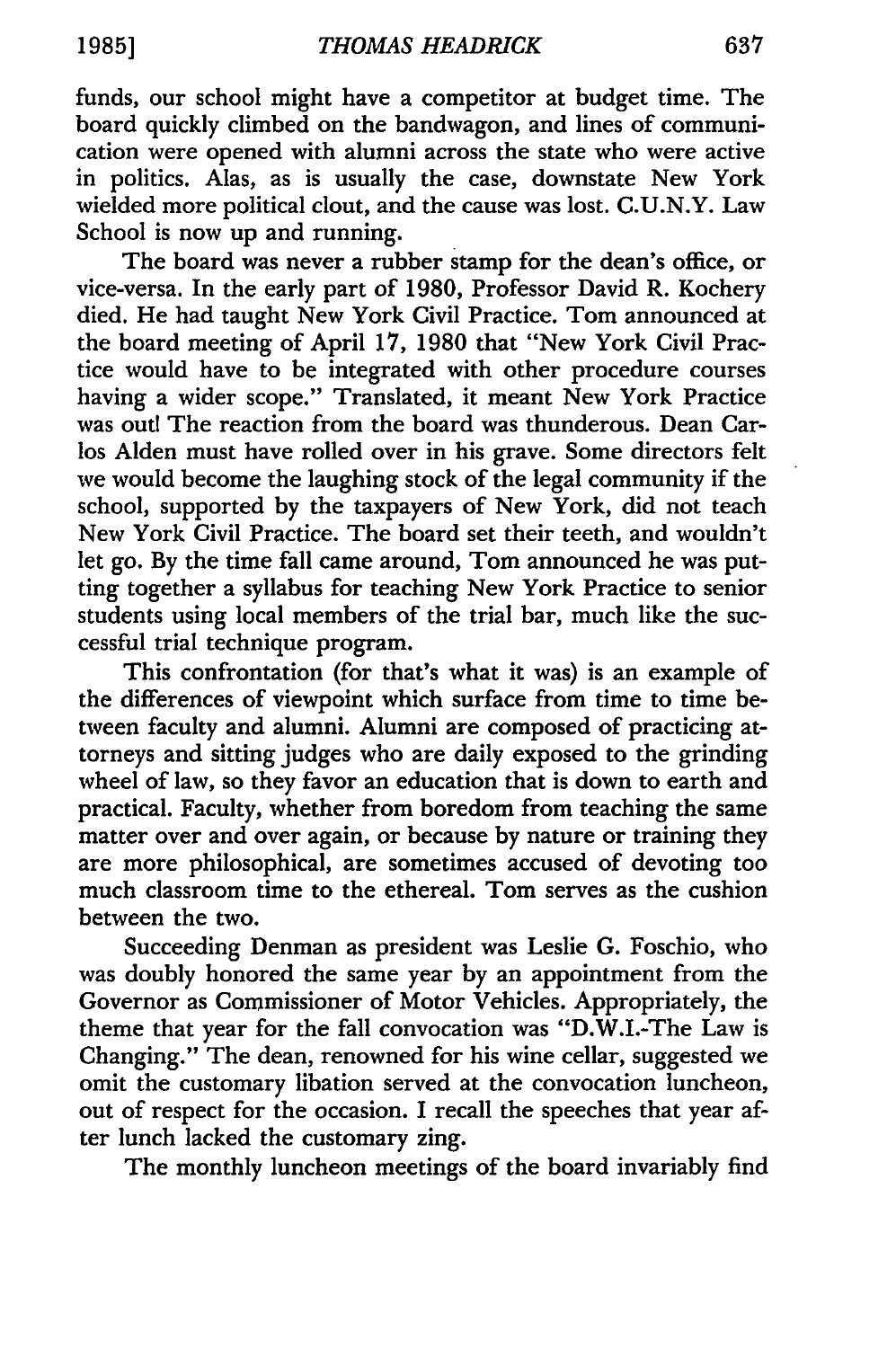two or three guests present. Representatives from the law review, moot court board, student bar association, etc. are regulars. From time to time, we are honored by distinguished guests, as was the case when retiring President Robert L. Ketter broke bread with us on February 25, 1982. Chairman Foschio presented him with an engraved plaque and a book on the history of Buffalo, and Dean Headrick thanked him for his steady support of the law school.

One of the most valuable assets of the alumni association is the cadre of past presidents who regularly attend meetings of the board. They receive copies of the monthly minutes and notices of the meetings. Many serve on special committees; for example, the 100th Anniversary Committee, which is planning the school's centennial in 1987. Two or three past presidents attend every monthly meeting, and around the holidays it is not unusual to find six or seven present. A special rapport exists between the dean's office and the past presidents, who are regarded by all as "elder statesmen."

With all those guests, one of the first acts of incoming president Andrew C. Hilton, Jr. (who followed Foschio) was to raise the price of the luncheon, which had begun to show a deficit. The officers and directors and past presidents pick up the tab for the guests which is figured into the price of their individual tickets. At the same meeting, in his monthly report, the Dean declared "the school is struggling with budget problems." The crunch was biting everyone. Hilton encouraged membership and, after beating the bushes, he increased paid membership to 668 alumni-a new record.

Hilton, an avid golfer, discovered he and the dean had a common denominator. In the months of his presidency the cooperation between the president's office and the dean's office soared to new heights, their differences being ironed out beforehand or afterwards on the greens of Crag Burn.

The dean, in case you don't know, is a better than average athlete. He plays and enjoys tennis, particularly doubles when he can hog the net; downhill and cross country skiing are a cup of tea; baseball, active and passive, is an addiction; and in between times he jogs, having completed (in a very respectable time for a pudge) two Skylon marathons and, every fall, the J.Y. Cameron Turkey Trot.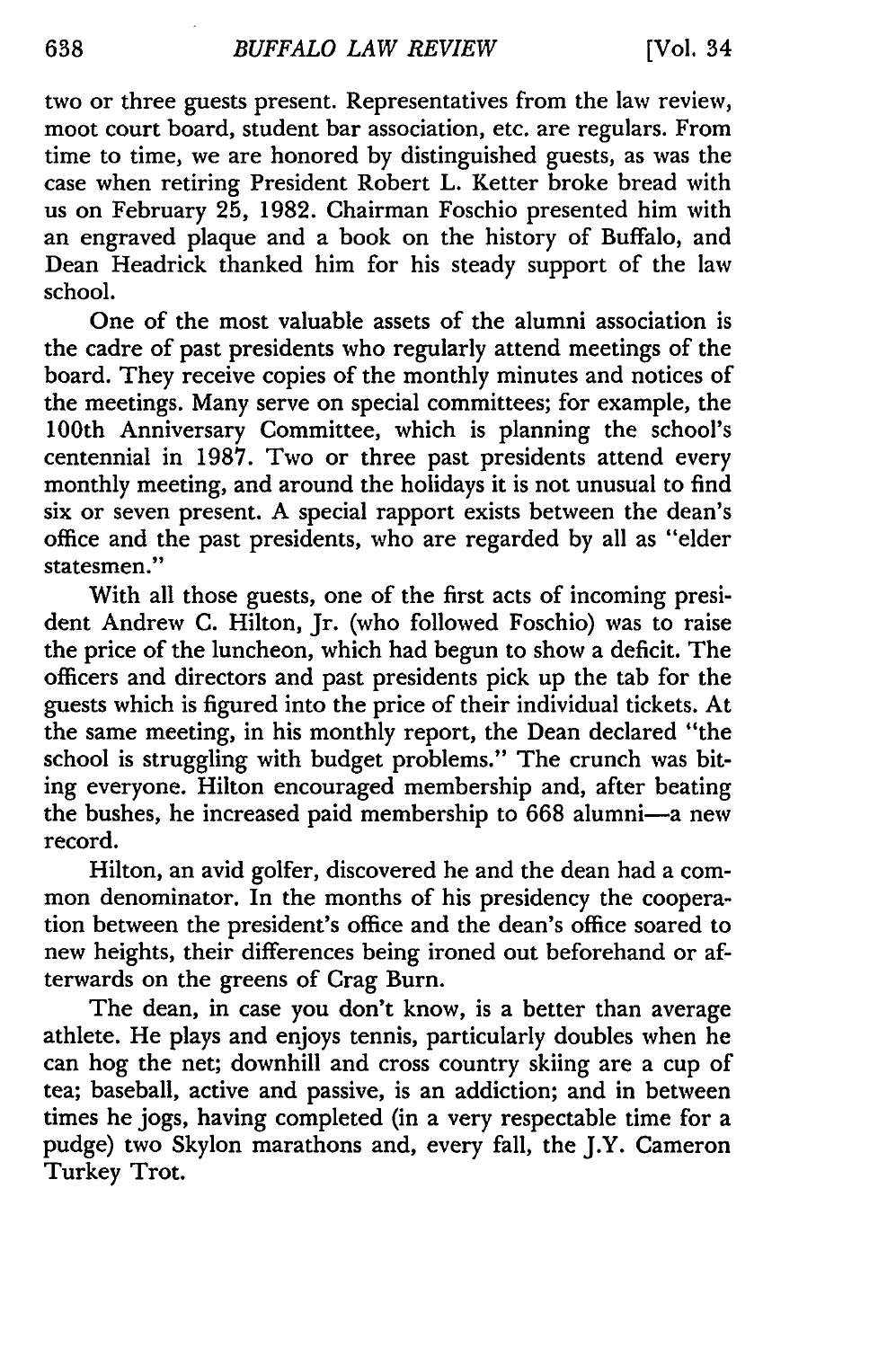That spring, at the annual meeting, Hilton recounted the highlights of his stewardship as president, and when he was finished handed the podium over to the dean. Tom was also in a reminiscent mood, for the very next week he was leaving for England on a six month sabbatical. Tom noted: "I have been on the job for seven years," which was twice as long as the average, and he conceded the reason might be "I have not been good enough to attract a better offer." Nostalgic, he recalled that it was in the same building (Statler Hilton), just down the hall, "that I had my interview with the Law Alumni Association. M. Robert Koren was present, as well as the Honorable M. Delores Denman. Faced with budget cuts that were decimating the library, Judge Denman wanted to know why subscriptions were being canceled right and left, but not for the Ceylon Law Journal." Perplexed, Tom had sensed the obvious, and in a flash of light, conceived the first rule of deaning: "freely admit other people's mistakes." Hired, he made it a commandment to involve himself with the alumni, and the effort proved to be its own reward, "for there were times when faculty concerns got me down, students found complaining easier than studying, and the budget and the state bureaucracy were grinding me to dust, and through it all I have been susiained by a growing group of devoted alumni." Kinder and truer words were never spoken.

Paul C. Weaver, the incoming president, would be the first to experience the vacuum created by Tom's absence on sabbatical. No sooner was Weaver handed the helm than the waters around him were roiled with torpedoes. No better way to express it is as crystal as the first resolution passed at the first meeting over which he presided:

RESOLVED, without being consulted beforehand and without the opportunity to participate in determining its desirability, the Law Alumni Association is opposed in principle to the UB Foundation hiring professional fundraisers to solicit contributions from Law School Alumni.

The Phonathon, which is put on each year by the school and the alumni association, under the leadership of Associate Dean Alan S. Carrel, operates with the help of students and alumni volunteers. It accounts for a large percentage of the contributions to the law school. All monies received are turned over to the UB Foundation, which retains ten percent for administrative overhead. The net is released to the law school as needed for its many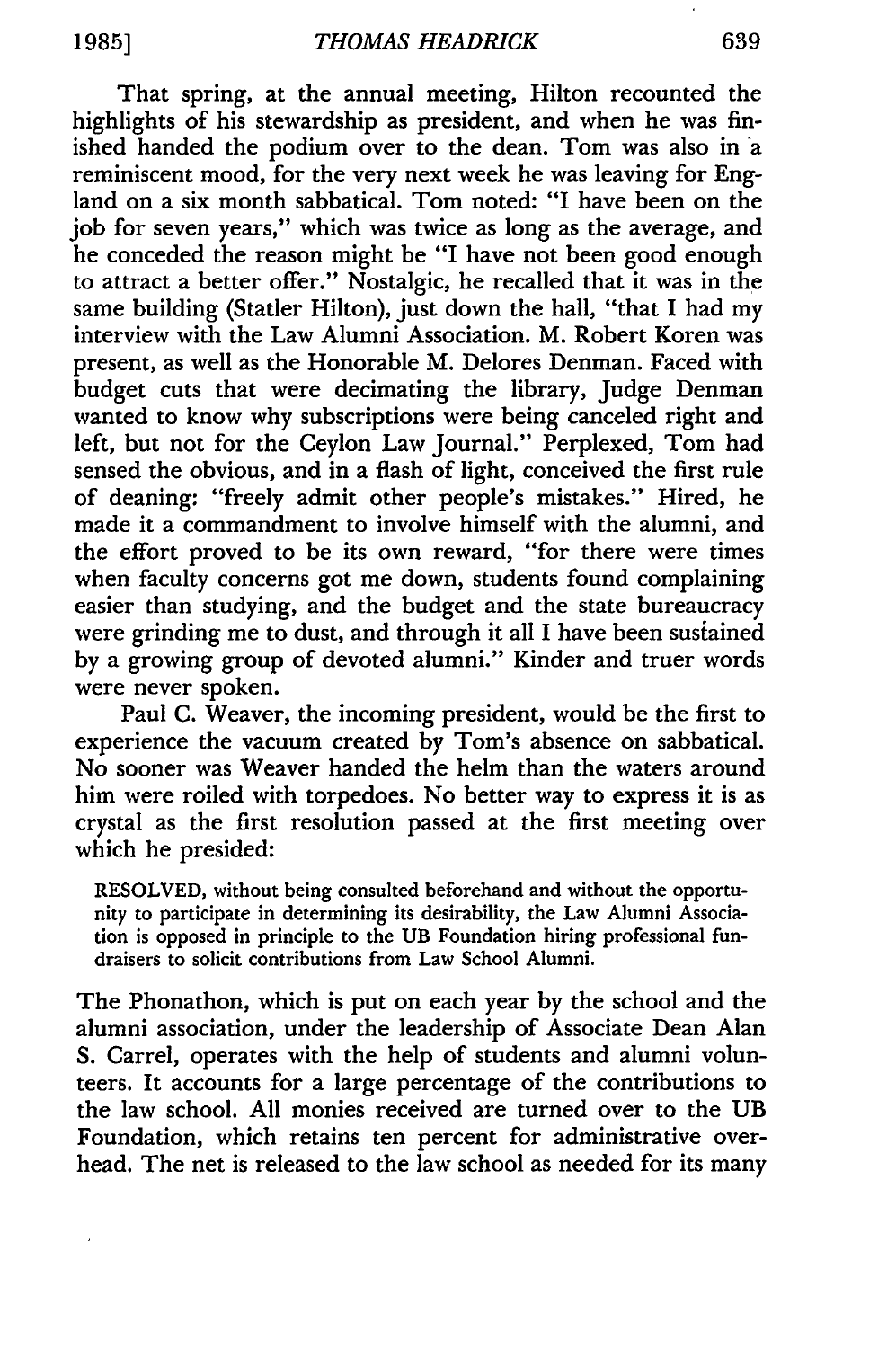elective programs. The plan of the foundation insofar as it applied to the law school and its alumni presented problems, such as the negative reaction from donating law alumni when they learned that part of their contribution was going to the pros; and the inability of the law school to plan ahead not knowing what would be left over after their fees and expenses were deducted. Regarding the latter, the foundation was unable to give us any assurances.

Since the law school and law alumni did their own soliciting, some directors suggested we secede from the foundation. Others, in order to save the union, suggested that we negotiate and work out a compromise. Weaver met with John M. Carter, Jr., head of the foundation. Negotiations went back and forth for several months. Aided by Assistant Dean Carrel, and with the intervention of President Sample, an agreement was reached whereby law alumni who had contributed in the past or were likely to contribute in the future remained the property of the phonathon, and the balance were turned over to the professionals. Thus was a confrontation avoided, and calm restored.

The balance of Weaver's term went smoothly, and at the annual meeting in May the dean noted that while he had been absent for the first part of the year on sabbatical, he was "happy to report that everything functioned normally in his absence." I took that to mean "daily crises are a routine part of the job." He concluded by saying "the alumni of this school are an incredible asset."

Rose H. Sconiers, who succeeded Weaver, had the distinction of being the second female president and the first black. Serving as treasurer previously, Rose inaugurated the practice of submitting monthly treasury reports in writing, a copy for each director. This same efficiency earmarked her presidency. She even arranged for incoming directors to receive a copy of the bylaws. These were furnished after I had an emergency consultation with the author, Albert R. Mugel, who gave the "OK," provided they were printed on paper that self-destructs. Thus, to this date there are not bylaws in the hands of third parties, which (I quote from Mugel) "explains the success of the organization."

At the directors meeting on September 20, 1984, the dean announced he would leave the position at the end of the academic year, in August, 1985. You could have knocked us over with a feather.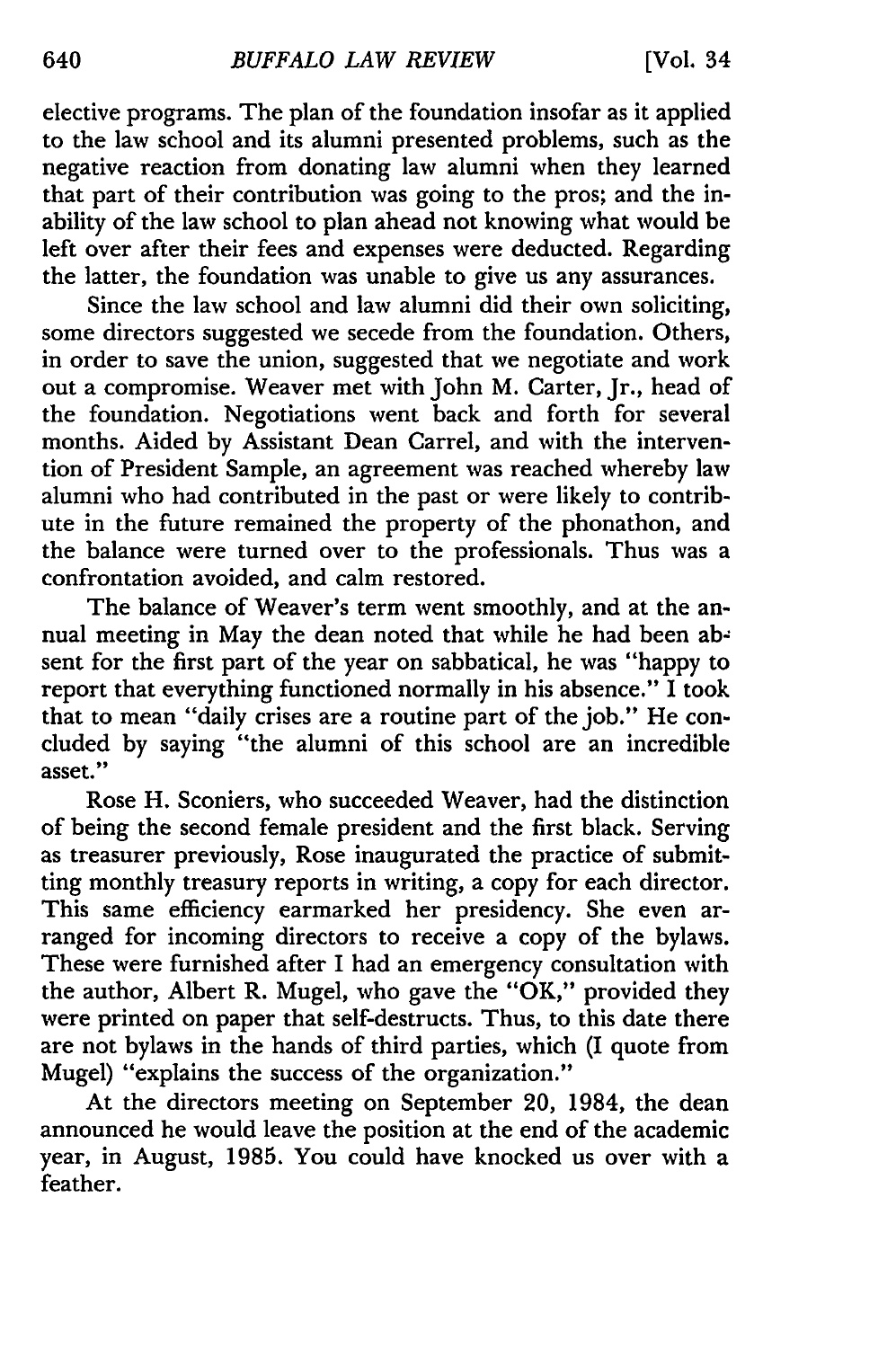Life is circular. A search committee was again formed. Paul C. Weaver was appointed as a member, representing the Law Alumni Association. Maryann S. Freedman, former president of the Erie County Bar Association, president-elect of the New York State Bar Association, and currently a director of the Law Alumni Association, was also appointed.

On the surface, it was business as usual. The dean continued to attend our monthly meetings, and to give his "report on activities at the school." The dean and Mrs. Sconiers attended the dedication of the M. Robert Koren Audio-Visual Center which was opened at the law school on October 5, 1984. In November, Tom worked in shirt sleeves alongside students and alumni on the phonathon. In November, Mrs. Sconiers, with the dean, hosted a wine and cheese party for the faculty, alumni and students at the Center for Tomorrow. In December, interviews began for the hiring of the first executive director, and the dean participated with both oars. In January of 1985, Tom and several of the officers were hosts to alumni at an association cocktail party in New York City. On February 5, 1985, the convocation was held at the school on the subject of "products liability," and the dean attended and spoke. In March, Tom and the Board joined together in support of the proposition to make SUNY a public benefit corporation. The annual dinner took place on May 3, 1985, at the Hyatt Regency, and Tom gave his report—his final report. On June 1st, the new executive director began her work. Tom continued to come to the board meetings during the summer, when Leslie M. Greenbaum moved up as president. "Business as usual," . . . but it hasn't been the same.

All of the officers and directors and alumni feel a certain sadness and regret, each in his own personal way.

Then August 31, 1985, arrived, and it was finished. Tom stepped down.

I asked myself, "Why was Tom such a fine dean?" Knowing the answer, and putting it into words, are two different things.

Like any exceptional leader, first and foremost, he set a good example. But it's more than just being a moral and ethical person, which he thoroughly is. With everyone he dealt, Tom would listen, try to understand, and treat them fairly. Finally, as long as the job got done, Tom didn't care who got the credit.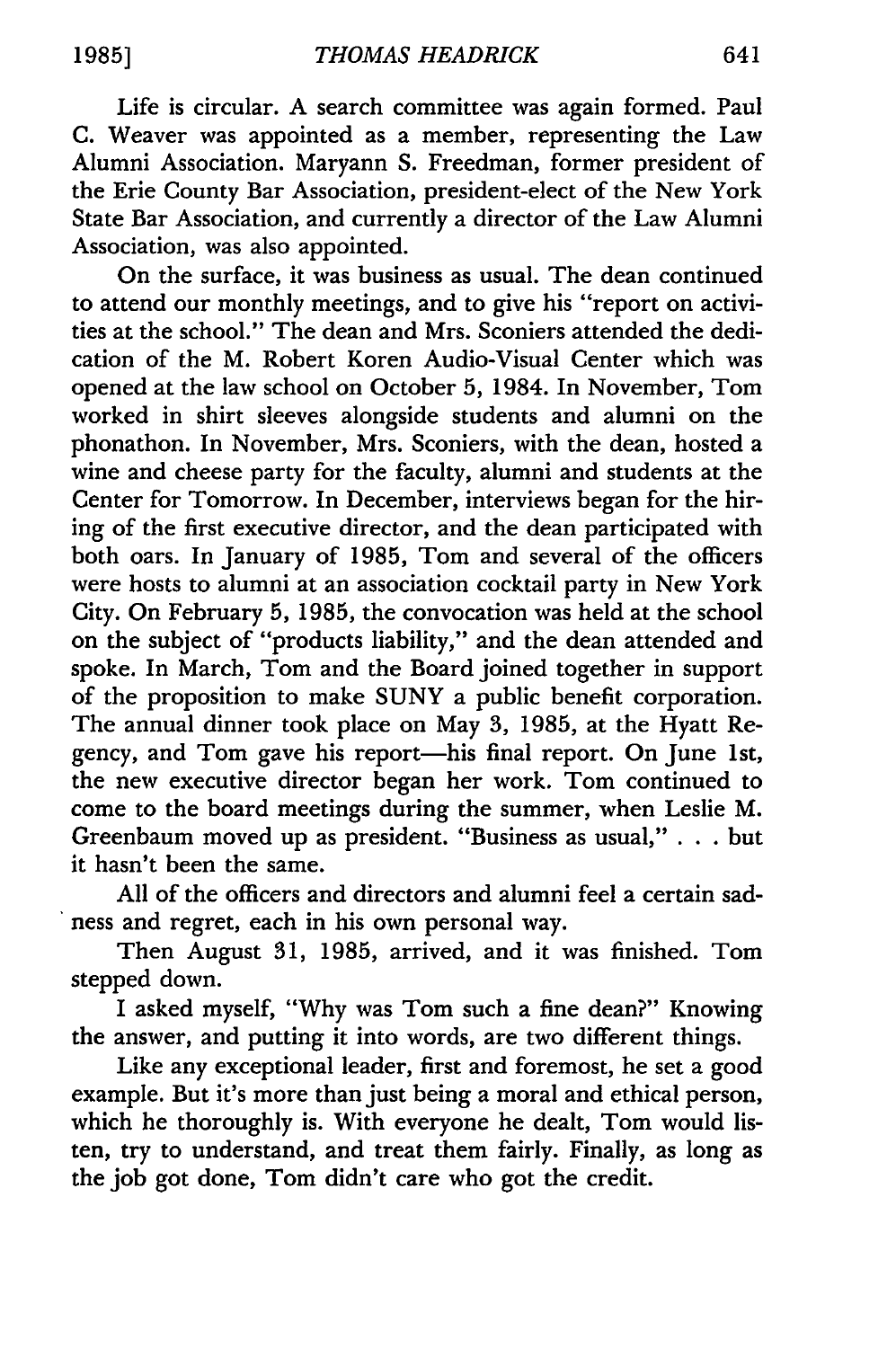That makes all the difference. We will miss him.

-ROBERT **SCHAUS**

IV.

We all hope to have good friends with whom to share joys and sorrows, and to have good colleagues who enrich our professional experience and expand our intellectual horizons. It is a special blessing when we find in one person both a good friend and a good colleague. **I** have been so blessed, since it has been my good fortune to have Tom Headrick as a friend and colleague for over twenty-five years.

We met in **1958,** when we were both students in law school. Tom had just returned to New Haven from the first of his Oxford sojurns, and I was on a one-year leave from law study "doing economics," as Tom's British friends would say. We found then a common fascination with the study of law, and common frustration with the narrowness of professional perspectives which sometimes afflict law teachers and law students. This duality of feeling with regard to law and legal institutions has been a characteristic of Tom's career. After graduation from law school, he took a oneyear assignment as confidential clerk to Judge Harry Foster of the Supreme Court of the State of Washington. Then it was on to practice in San Francisco. The practice experience introduced Tom to the world of corporate business and finance, and he soon left for some years in the management consulting field, taking him once again to England. Tom then returned to the San Francisco bay area, this time to be assistant dean of the Stanford Law School. While at Stanford, Tom found the time to complete his Ph.D. in political science. In short order, Tom was appointed vice president for academic affairs at Lawrence University in Appleton, Wisconsin. In the fall of 1976, Tom took up his appointment as dean of the U.B. Law School.

As dean of the law school, Tom found his true calling as a lawyer. He was able to bring to bear his extraordinary intelligence and humane managerial style to the task of moving the school several levels forward. His unusually broad experience also suited him to this task. As dean, Tom provided exceptional academic leadership to a very talented and broadly educated faculty. He was instrumental in recruiting to that faculty wonderfully diverse and